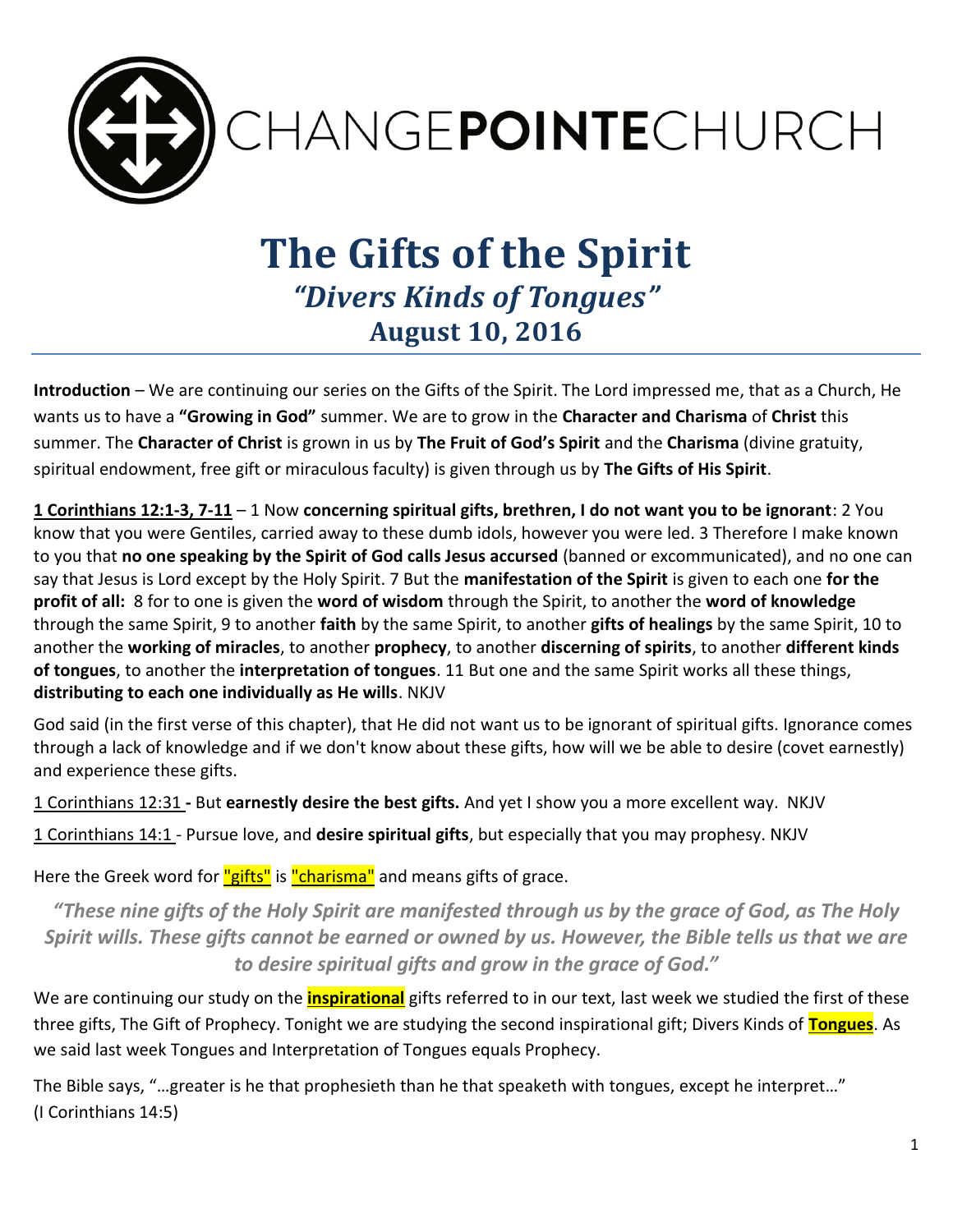- **I.** There are **Nine** Gifts that are divided into **three** categories
	- A. **There are three revelation gifts, they reveal something**
		- 1. **Word of Wisdom**
		- 2. **Word of Knowledge**
		- 3. **Discerning of Spirits**
	- B. **There are three Power Gifts, they do something** 
		- 1. **Gift of Faith**
		- 2. **Gifts of Healings**
		- 3. **Working of Miracles**
	- C. **There are three Vocal or Inspirational Gifts, they say something**
		- 1. **Gift of Prophecy**
		- 2. **Divers kinds of Tongues**
		- 3. **Interpretation of Tongues**

### **II. How are the Gifts of the Spirit are Distributed**

A. According to the **Will of** God

B. **1 Corinthians 12:11** - But one and the same **Spirit** works all these things, **distributing to each one individually as He wills**. NKJV

- C. To those who earnestly **Desire** them.
- D. **1 Corinthians 12:31 -** But **earnestly desire the best gifts**. And yet I show you a more excellent way.

## **III. The Gift of Divers Kinds of Tongues**

A. Divers kinds of tongues is a **supernatural** utterance by the Holy Spirit in languages never learned by the speaker, nor understood by the speaker, nor necessarily always understood by the hearer. **.** 

- B. Remember, the Gifts of the Spirit are **supernatural,** not natural**.**
- C. The Gift of **Tongues** has nothing whatsoever to do with **linguistic** ability**.**
- D. The Gift of **Tongues** has nothing to do with the mind or the **intellect** of a person.
- E. The Gift of **Tongues** is a vocal **miracle** of the Holy Spirit.

**1 Corinthians 14:1-5, 39-40 -** Pursue love, and desire spiritual gifts, **but especially that you may prophesy**. 2 For **he who speaks in a tongue does not speak to men but to God**, for no one understands him; however, in the spirit he speaks mysteries. 3 **But he who prophesies speaks edification and exhortation and comfort to men.** 4 **He who speaks in a tongue edifies himself**, but **he who prophesies edifies the church**. 5 **I wish you all spoke with tongues, but even more that you prophesied**; **for he who prophesies is greater than he who speaks with tongues, unless indeed he interprets, that the church may receive edification**.

39 Therefore, brethren, **desire earnestly to prophesy, and do not forbid to speak with tongues**. 40 Let all things be done decently and in order. NKJV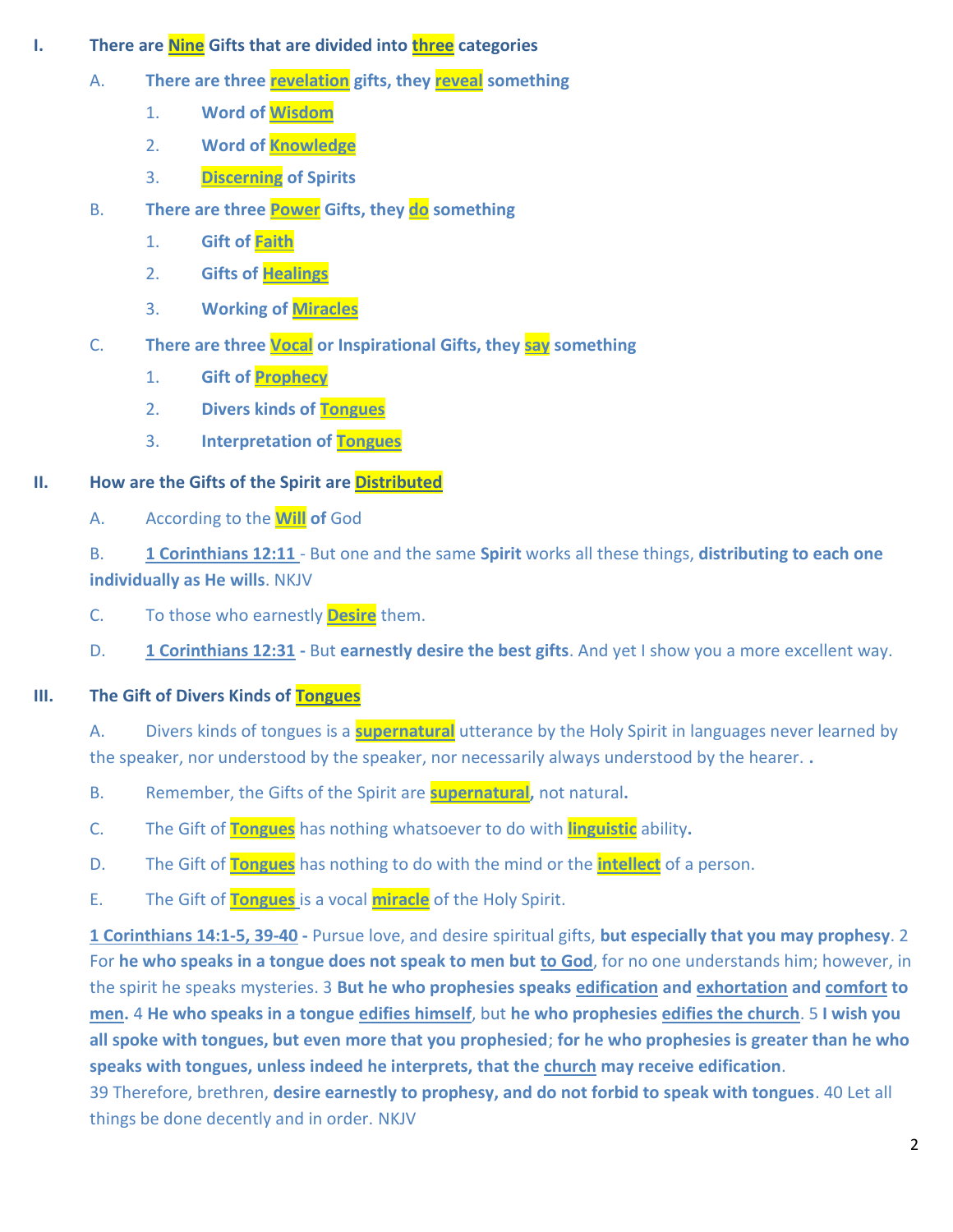#### **IV. The Gift of Tongues**

A. Of the three vocal or inspirational gifts; The Gift of **Prophecy**, The Gift of **Tongues** and the Interpretation of **Tongues** – the Gift of **Tongues** is the most prominent.

B. Why do Full Gospel/Charismatic People place such an emphasis on **Tongues**?

1. We don't, it just seems like we do because others normally bring it up therefore it becomes the topic of **conversation.**

2. Speaking in tongues is the initial physical **evidence** when people are baptized in the Holy Ghost.

3. Utterance in tongues in public assembly is the most **frequent** manifested gift of the spirit.

4. Tongues and Interpretation of tongues are distinctive to the **Church** Age. Therefore they are more in operation.

5. The Apostle Paul gave **prominence** to tongues, because then, just as now speaking in tongues was widely misunderstood.

C. The Gift of Tongues is unique to this **dispensation.** 

V. The **Baptism** with The Holy Spirit with the evidence of speaking in other Tongues

A. Five New Testament Instances of Disciples Being **Baptized** with the Holy Spirit

1. **Acts 2:4** - And **they were all filled with the Holy Spirit and began to speak with other tongues**, as the Spirit gave them utterance. NKJV

2. **Acts 8:14-19** – 14 Now when the apostles who were at Jerusalem heard that Samaria had received the word of God, they sent Peter and John to them, 15 who, when they had come down, prayed for them that they might receive the Holy Spirit. 16 For as yet He had fallen upon none of them. They had only been baptized in the name of the Lord Jesus. 17 **Then they laid hands on them, and they received the Holy Spirit. 18 And when Simon saw that through the laying on of the apostles' hands the Holy Spirit was given**, he offered them money, 19 saying, "Give me this power also, that anyone on whom I lay hands may receive the Holy Spirit." NKJV

3. **Acts 9:17-** - 17 And Ananias went his way and entered the house; and laying his hands on him he said, **"Brother Saul, the Lord Jesus, who appeared to you on the road as you came, has sent me that you may receive your sight and be filled with the Holy Spirit."** NKJV

4. **Acts 10:44-48** – 44 While Peter was still speaking these words, **the Holy Spirit fell upon all those who heard the word**. 45 And those of the circumcision who believed were astonished, as many as came with Peter, **because the gift of the Holy Spirit had been poured out on the Gentiles also. 46 For they heard them speak with tongues and magnify God…** NKJV

5. **Acts 19:1-7** – 1 …And finding some disciples 2 he said to them, "**Did you receive the Holy Spirit when you believed**?" So they said to him, "We have not so much as heard whether there is a Holy Spirit." 4 Then Paul said, "John indeed baptized with a baptism of repentance, saying to the people that they should believe on Him who would come after him, that is, on Christ Jesus." 5 When they heard this, they were baptized in the name of the Lord Jesus. 6 And **when Paul had laid hands on them, the Holy Spirit came upon them, and they spoke with tongues and prophesied**. NKJV

B. Five **Purposes** of Speaking in Tongues